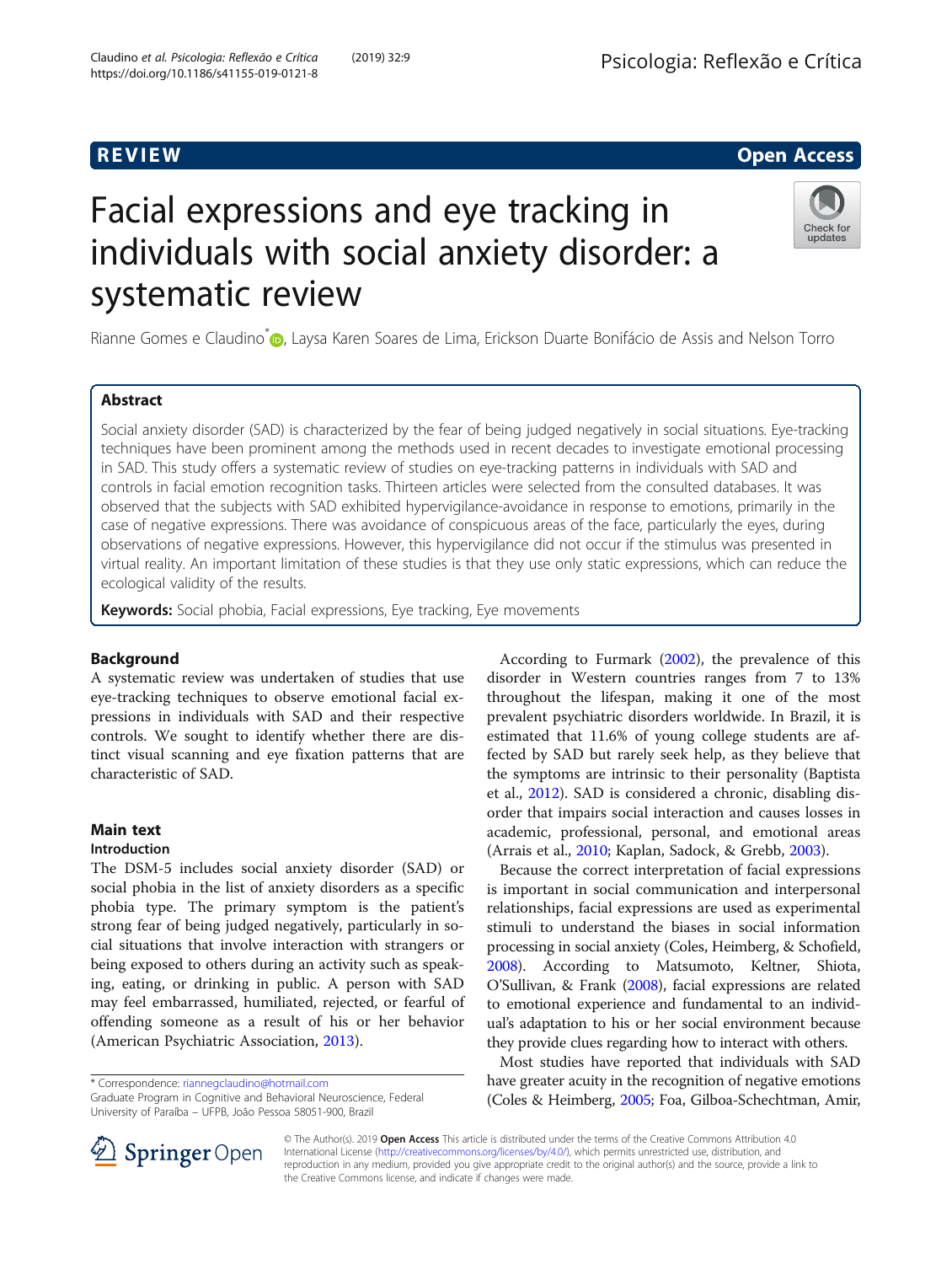<span id="page-1-0"></span>& Freshman, [2000;](#page-8-0) Machado-de-Sousa et al., [2010\)](#page-8-0). Other studies indicate that there is no misinterpretation of emotional facial expressions in SAD or any clear bias with respect to emotional expressions (de Jong & Martens, [2007](#page-8-0); Philippot & Douilliez, [2005](#page-9-0)).

The evaluation of eye movements, also known as eye tracking, is a prominent method used to study emotional processing and the observer's visual and cognitive processes (Salvucci & Goldberg, [2000;](#page-9-0) Vandeberg, Bouwmeester, Bocanegra, & Zwaan, [2013\)](#page-9-0). This approach became more widespread with the emergence of the "strong eye-mind" hypothesis, formulated by Just and Carpenter [\(1980\)](#page-8-0), according to which there is no delay between what is fixated on and the cognitive process associated to the fixation.

Eye-tracking studies demonstrate the presence of attentional biases and different eye-movement patterns in persons with SAD when observing a face. Generally, there is first a hypervigilance regarding negative stimuli, followed by an avoidance of such stimuli (Armstrong & Olatunji, [2012;](#page-8-0) Liang, Tsai, & Hsu, [2017;](#page-8-0) Weiser, Pauli, Weyers, Alpers, & Mühlberger, [2009b](#page-9-0)). In healthy individuals, eye movements demonstrate a pattern of fixation on facial regions in an inverted triangle shape that includes the eyes, nose, and mouth because a greater amount of facial information is found in those areas (Mertens, Siegmund, & Grüsser, [1993](#page-8-0)). However, whether these patterns occur regardless of the displayed emotion and stimulus presentation time or whether they vary according to stimulus type has not been established.

The objective of the present study was to perform a systematic review of studies that evaluated the patterns of ocular movement during the evaluation of emotional facial stimuli in individuals with social anxiety disorder. We chose not to conduct a meta-analysis because of the methodological diversity of the eye-tracking research, which vary in relation to the type of emotion presented, exposure time of the stimuli, samples of the study, algorithms for recording and analyzing data, among other aspects, which could hamper the integration of results. In addition, there are other problems inherent to the meta-analysis procedure, such as the occurrence of non-linear correlations, multifactorial effects (instead of unifactorial), and non-homogeneous data disconnected from the hypothesis (Greco, Zangrillo, Biondi-Zoccai, & Landoni, [2013](#page-8-0)).

This review presents guidelines based on the Preferred Reporting Items for Systematic Reviews and Meta-Analyses (PRISMA) initiative [\(http://www.prisma-statement.org/](http://www.prisma-statement.org/)) for bibliographic research and data communication in systematic reviews. The review was registered in the international prospective register of systematic reviews (PROSPERO) database under the title "Facial Expressions and Eye Tracking in Social Anxiety Disorder: A Systematic Review" and is in the analysis phase awaiting registration confirmation.

#### Literature search

A systematic literature search was performed on the electronic databases PubMed, ScienceDirect, EBSCO, Scopus, Web of Science, and MEDLINE, considering publications since 1988, when LC Technologies, Inc., introduced the world's first computer-based eye-tracking system (Barreto, [2012\)](#page-8-0). The end date for the search was 4 December 2017. A gray literature search was performed by analyzing studies present in the reference sections of the articles that comprise this review's sample. However, digital libraries of theses and dissertations were disregarded. The descriptors shown in Table 1 were used for the study search, and the search strategies for each database can be found in that table.

|  | Table 1 Search strategies by database |  |
|--|---------------------------------------|--|
|--|---------------------------------------|--|

| . scarch strategies by adtabase |                                                                                                                                                                                                                                                                                                             |  |  |  |  |
|---------------------------------|-------------------------------------------------------------------------------------------------------------------------------------------------------------------------------------------------------------------------------------------------------------------------------------------------------------|--|--|--|--|
| PubMed                          | ("social anxiety" OR "social phobia") [Title/Abstract] AND ("eye tracker" OR "eye tracking" OR "eye movements" OR "eye qaze"<br>[Title/Abstract]) AND ("emotional face" OR "emotion" OR "face" OR "facial expression" OR "facial emotion" OR "facial" OR<br>"emotional facial expression" [Title/Abstract]) |  |  |  |  |
| Web of Science                  | $(T = (social$ anxiety OR social phobia) AND $T = (eye$ tracker OR eye tracking OR eye movements OR eye gaze)<br>AND TI = (emotional face OR emotion OR face OR facial expression OR facial emotion OR facial OR emotional<br>facial expression))                                                           |  |  |  |  |
| Scopus                          | TITLE-ABS-KEY("anxiety" OR "social phobia") AND TITLE-ABS-KEY("eye tracker" OR "eye tracking" OR "eye movements"<br>OR "eve gaze") AND TITLE-ABS-KEY("emotional face" OR "emotion" OR "face" OR "facial expression" OR "facial emotion"<br>OR "facial" OR "emotional facial expression")                    |  |  |  |  |
| <b>FBSCO</b>                    | (AB "social anxiety OR social phobia") AND (AB "eye tracker OR eye tracking OR eye movements OR eye gaze")<br>AND (AB "emotional face OR emotion OR face OR facial expression OR facial emotion OR facial OR emotional<br>facial expression")                                                               |  |  |  |  |
| ScienceDirect                   | ("social anxiety" OR "social phobia") AND ("eye tracker" OR "eye tracking" OR "eye movements" OR "eye gaze")<br>AND ("emotional face" OR "emotion" OR "face" OR "facial expression" OR "facial emotion" OR "facial" OR "emotional<br>facial expression")                                                    |  |  |  |  |
| <b>MEDLINE</b>                  | Tw:(social anxiety OR social phobia AND eye tracker OR eye tracking OR eye movements OR eye gaze AND<br>emotional face OR emotion OR face OR facial expression OR facial emotion OR facial OR emotional facial expression)                                                                                  |  |  |  |  |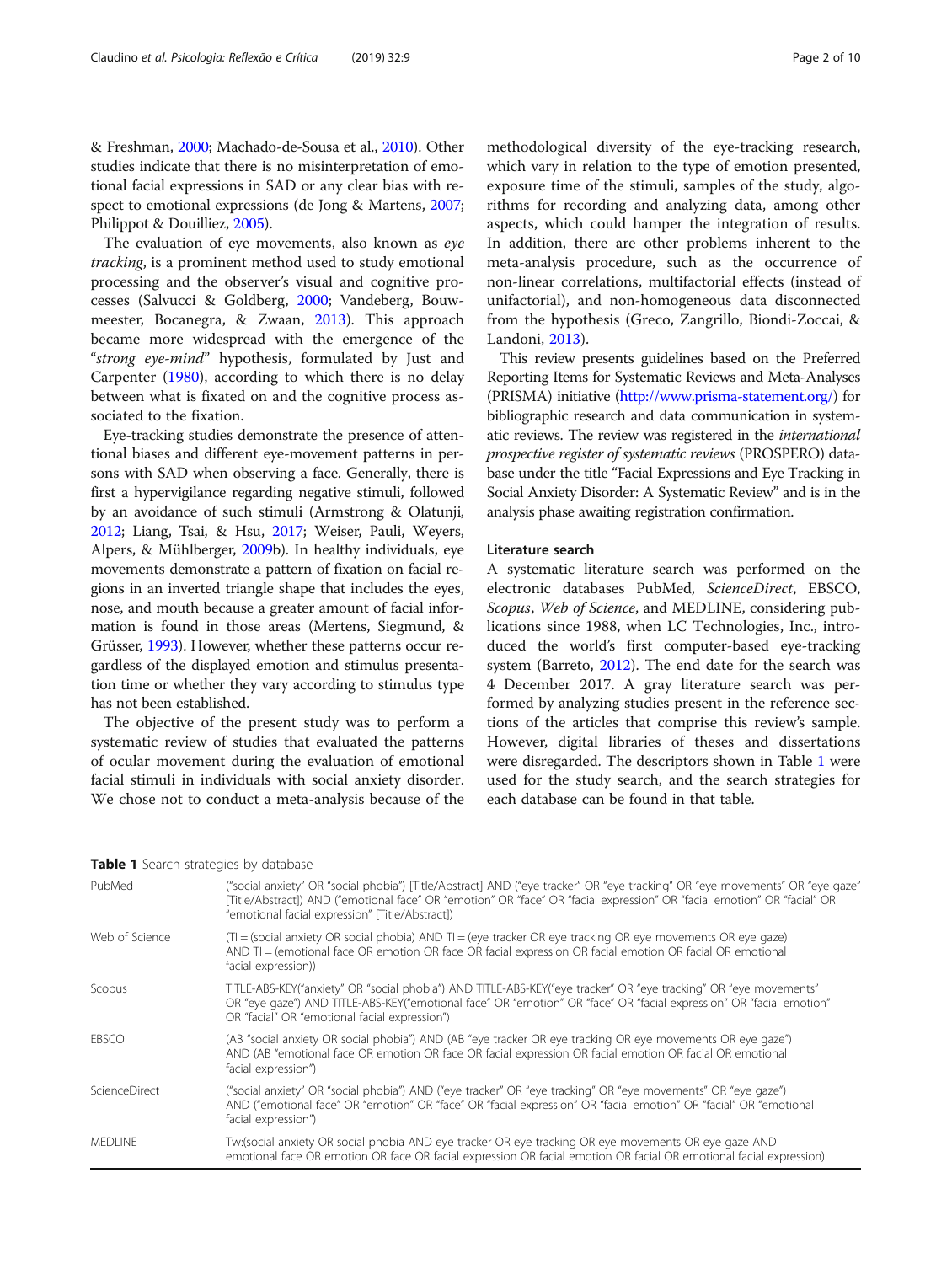### Eligibility criteria

The article inclusion criteria were as follows: (1) full-text articles, so that all stages of the research can be accessed; (2) inclusion of an experimental task using facial expressions; (3) use of eye-tracking techniques; (4) inclusion of a sample that consisted of young adult subjects with social anxiety and no other disorder; (5) results that compared a control group (healthy) with a clinical one (with social anxiety); and (6) published in any language. Literature reviews, meta-analytical studies, theses, and dissertations were not included.

#### Study selection

To select the studies, a database search was initially performed using the strategies included in Table [1.](#page-1-0) Two reviewers (EDBA, LKSL) participated in the initial search, independently evaluating the titles and abstracts of each article and selecting those with the potential to be included in this review. Then, RGC compared the results and deleted articles repeated between databases. The titles and abstracts were read, and manuscripts that were explicitly discordant in terms of the criteria and purpose of this study were also excluded (e.g., studies that used a sample of children or studies that investigated disorders other than social anxiety).

After selection, the full text of the selected manuscripts was read, and those that met the study's eligibility criteria were identified. Because there was no disagreement regarding article selection, a consensus meeting was not required at this stage. Thirteen articles that used eye-tracking tasks with facial expressions to evaluate a young adult sample with social anxiety were included in the review.

#### Data collection

After identifying the citations that comprised the review sample, the reviewers named above independentlyextracted the data to be analyzed in each article. The following variables were collected for each selectedarticle: authors and year of publication, number of participants, equipment used, type of stimuli used,emotions, applied method, presentation time, and main results. This information is shown in Table [2](#page-3-0).

To evaluate the publication quality, the following factors were analyzed: the precise description of the study design, eligibility criteria, sample characterization, sample size, description of the intervention, and applied stimuli.

#### Results

The initial search performed on the databases with the strategies described in Table [1](#page-1-0) resulted in the identification of 94 citations. After the removal of nine repeated articles, 85 publications remained. These publications were evaluated based on their titles and abstracts using

the described inclusion criteria. Fifty-five articles were excluded at this stage, leaving 30. These studies were then read in their entirety, and 13 were selected as a result. The remaining 17 were excluded because they did not meet the inclusion criteria. No studies relevant to this review were found among the references analyzed in the gray literature. These data can be better comprehended by examining Fig. [1,](#page-5-0) which shows the literature search in detail.

Publications from 2003 to 2016 were found. There was not a substantial amount of variability in sample size among the selected studies. Two of the analyzed articles separated the samples into three groups (control/patients, low social anxiety, and high anxiety) (Lazarov, Abend, & Bar-Haim, [2016](#page-8-0); Weiser, Pauli, & Mühlberger, [2009](#page-9-0)a). The remainder divided the samples into control and social anxiety groups. Six studies recruited clinical patients (Boll, Bartholomaeus, Peter, Lupke, & Gamer, [2016](#page-8-0); Horley, Williams, Gonsalvez, & Gordon, [2003](#page-8-0), [2004;](#page-8-0) Lazarov et al., [2016;](#page-8-0) Moukheiber et al., [2010;](#page-8-0) Schofield, Inhoff, & Coles, [2013\)](#page-9-0), while others evaluated social anxiety in college students. Only one study exclusively focused on women (Weiser et al., [2009b](#page-9-0)).

The most commonly used eye-tracking devices were iView X (Kim & Lee, [2016;](#page-8-0) Mühlberger, Weiser, & Pauli, [2008;](#page-9-0) Weiser et al., [2009](#page-9-0)a; Weiser et al., [2009](#page-9-0)b) and Eye-Link (Boll et al., [2016;](#page-8-0) Lange et al., [2011](#page-8-0); Moukheiber et al., [2010;](#page-8-0) Schofield et al., [2013](#page-9-0)), both of which were used in four studies. Regarding the type of stimuli, all studies used static facial expressions. However, three studies employed virtually created faces (Mühlberger et al., [2008;](#page-9-0) Weiser et al., [2009a](#page-9-0); Weiser et al., [2009b](#page-9-0)). All articles involved the presentation of at least one positive and at least one negative valence emotion except Lazarov et al. ([2016\)](#page-8-0), who did not use positive valence emotions. In addition, two studies did not include a neutral face (Kim & Lee, [2016;](#page-8-0) Mühlberger et al., [2008](#page-9-0)). Three publications used other stimuli, such as household objects and body images in addition to faces (Garner, Mogg, & Bradley, [2006](#page-8-0); Kim & Lee, [2016](#page-8-0); Mühlberger et al., [2008\)](#page-9-0). Despite having different complementary tasks, the articles explained that these tasks served to keep the subjects' attention.

The results obtained in the different studies were analyzed separately and are shown in Tables [2](#page-3-0) in addition to the specific characteristics of each study.

#### Discussion

SAD is characterized as a fear of social situations, in which the individual fears being judged negatively by others (American Psychiatric Association, [2013](#page-8-0)). Studies on facial expressions using eye-tracking techniques have gained importance in recent years. In this regard, this systematic review sought to identify whether there is a distinct pattern in the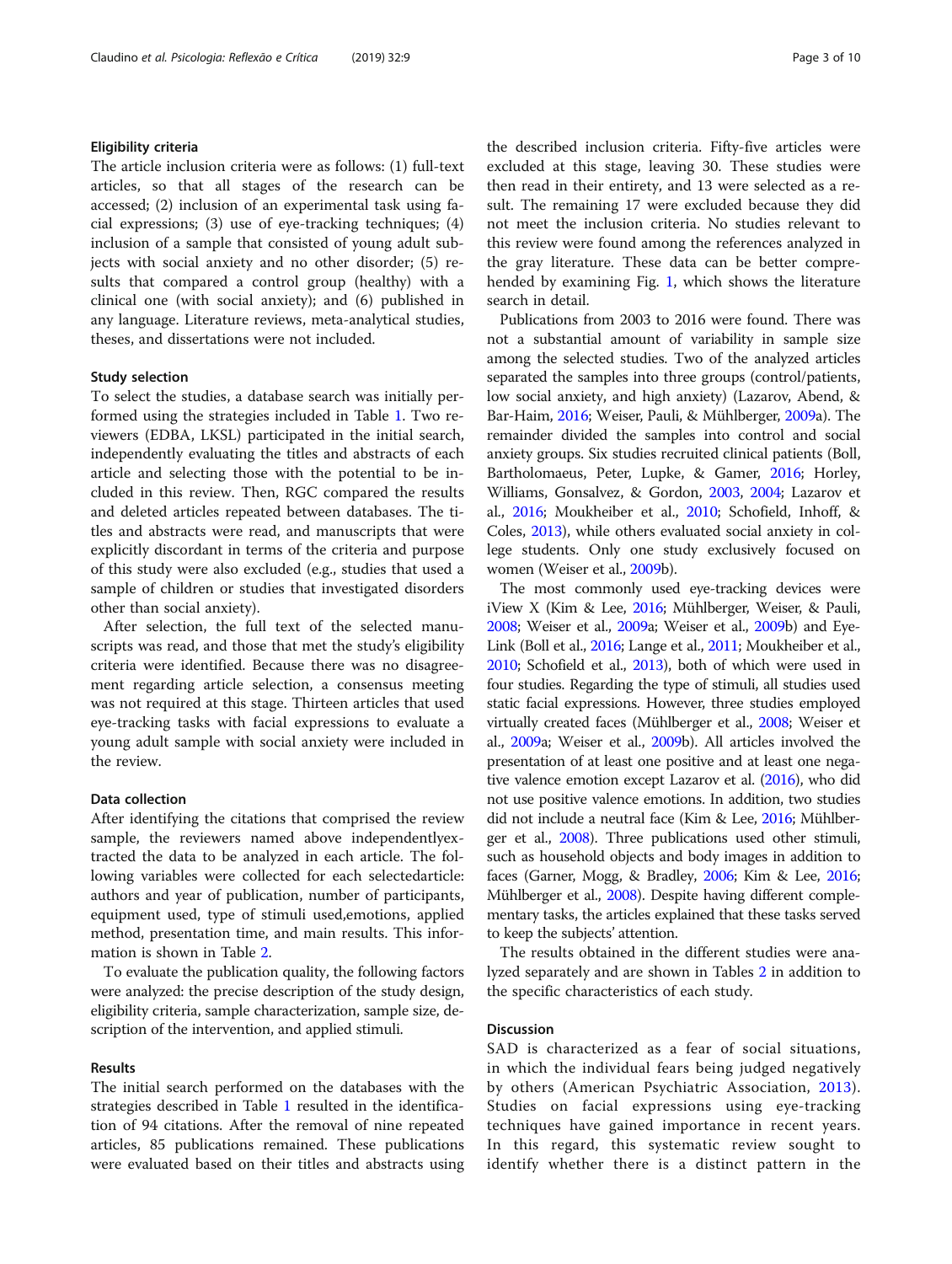| Authors                     | Sample                                                                                                      | Apparatus                                                                                      | Type of stimuli                                                                               | Emotions                                                                   | aathof, sample aesemption, type<br>Method                                                                                                                                                                                                                                                                                           |                 | Time Main results                                                                                                                                                                                                                                                                                                                                                                        |
|-----------------------------|-------------------------------------------------------------------------------------------------------------|------------------------------------------------------------------------------------------------|-----------------------------------------------------------------------------------------------|----------------------------------------------------------------------------|-------------------------------------------------------------------------------------------------------------------------------------------------------------------------------------------------------------------------------------------------------------------------------------------------------------------------------------|-----------------|------------------------------------------------------------------------------------------------------------------------------------------------------------------------------------------------------------------------------------------------------------------------------------------------------------------------------------------------------------------------------------------|
| Horley et al.<br>(2003)     | Clinical SAD<br>patients ( $n = 15$ );<br>controls ( $n = 15$ )                                             | <b>CEDRIC</b><br>Mark II                                                                       | Photographs                                                                                   | Neutral,<br>happy, and<br>sadness                                          | Required to look at the 10s<br>fixation point for 1 s,<br>just until the face<br>appeared. Afterward,<br>could freely look at the<br>face                                                                                                                                                                                           |                 | Subjects with SAD: Lack of<br>fixation for sadness and<br>neutral; greater tracking<br>length; tendency to avoid<br>fixation on eyes, nose, and<br>mouth; avoidance of eyes<br>on sad faces                                                                                                                                                                                              |
| Horley et al.<br>(2004)     | Clinical SAD<br>patients $(n = 22)$ ;<br>controls $(n = 22)$                                                | <b>CEDRIC</b><br>Mark II                                                                       | Photographs                                                                                   | Happy,<br>sadness,<br>anger, and<br>neutral                                | Looked freely at faces                                                                                                                                                                                                                                                                                                              | 10 <sub>s</sub> | Subjects with SAD:<br>Hypervigilance and<br>avoidance of eyes in the<br>case of anger                                                                                                                                                                                                                                                                                                    |
| Garner et al.<br>(2006)     | Exp. 1: $(n = 40)$<br>students (control<br>and SAD);<br>Exp. 2: $(n = 40)$<br>students (control<br>and SAD) | Eye Tracker<br>and Gaze<br>Tracker,<br>Applied<br>Science<br>Laboratories, clock)<br>Model 504 | Photographs<br>of faces and<br>domestic<br>objects (e.g.,<br>chair, lamp,                     | Neutral.<br>happy, and<br>anger                                            | Exp. 1: Pair of images<br>(neutral-emotion or<br>neutral-object), subse-<br>quently replaced by<br>two points (vertical or<br>horizontal) in the pos-<br>ition of one of the<br>faces. Required to indi-<br>cate the orientation of<br>the points<br>Exp. 2: Before Task 1<br>were instructed to<br>present a speech to a<br>camera | 1.5s            | Exp. 1: Subjects with SAD:<br>First fixation and<br>maintenance in the case of<br>emotional faces; longer<br>fixation time on neutral<br>faces than on objects<br>Exp. 2: Subjects with SAD:<br>Shorter fixation latency for<br>emotional faces but with<br>shorter fixation time<br>Both groups: Fixation first<br>and gaze maintained for<br>longer for faces as opposed<br>to objects |
| Mühlberger<br>et al. (2008) | SAD students $(n =$<br>12); controls $(n=$<br>14)                                                           | iView X Hi-<br>Speed, SMI                                                                      | Virtual<br>environments<br>with elevator,<br>person, or<br>virtual object<br>(e.g., bookcase) | Anger and<br>happy                                                         | In an elevator with<br>opening doors (on 60<br>floors) pairs of stimuli<br>(two people with<br>different expressions,<br>one happy person and<br>a bookcase, one angry<br>person and a<br>bookcase) were<br>presented                                                                                                               | 6 s             | Subjects with SAD: Initially avoided<br>the faces and avoided maintaining<br>fixation on angry faces                                                                                                                                                                                                                                                                                     |
| (2009b)                     | Weiser et al. $n = 29$ female<br>students (separated<br>into 2 groups)                                      | iView X Hi-<br>Speed, SMI                                                                      | Virtual<br>photographs                                                                        | Happy,<br>anger, and<br>neutral                                            | Explored a pair of faces 3 s<br>(neutral-emotion).<br>Afterward, judged the<br>valence and arousal of<br>the face                                                                                                                                                                                                                   |                 | Subjects with SAD: Hypervigilance in<br>the first fixation in the case of<br>emotions; attentional bias toward<br>happy female faces; modest<br>hypervigilance-avoidance regarding<br>emotions                                                                                                                                                                                           |
| Weiser et al.<br>(2009a)    | Students with high<br>levels of SAD $(n =$<br>21): low levels of<br>SAD $(n = 21)$ ;<br>controls $(n = 20)$ | iView X Hi-<br>Speed, SMI                                                                      | Virtual<br>photographs                                                                        | Happy,<br>anger,<br>sadness,<br>fear, and<br>neutral                       | Faces presented at the 1s<br>sides of the screen.<br>Required to perform<br>prosaccades or<br>antisaccades toward<br>the faces, then judge<br>the valence and<br>arousal of the face                                                                                                                                                |                 | Subjects with SAD:<br>Antisaccades with<br>more errors in<br>response to all<br>facial expressions<br>Both groups:<br>Correct antisaccades<br>with more time in<br>response to fearful faces                                                                                                                                                                                             |
| Moukheiber<br>et al. (2010) | SAD patients $(n =$<br>26); control $(n = 24)$                                                              | EyeLink II                                                                                     | Male and<br>female<br>photographs                                                             | Happy,<br>surprise,<br>disqust,<br>sadness,<br>anger, fear,<br>and neutral | There was no<br>participant task;<br>subjects were required<br>to hold the head still<br>and, after cross-<br>calibration in the mid-<br>dle of the screen be-<br>tween the pictures, to<br>look at the pictures                                                                                                                    | 10 <sub>s</sub> | Subjects with SAD:<br>Hyperscanning overview<br>and a reduction in fixations<br>and time for the eye region<br>and to specific emotions,<br>most notably anger and<br>disqust. No difference was<br>observed in relation to gaze<br>avoidance according to the<br>correspondence of the sex of<br>the subject and that of the image                                                      |
| Lange et al.<br>(2011)      | SAD students $(n =$<br>22); controls $(n=$                                                                  | EyeLink<br>V02.01                                                                              | Photographs                                                                                   | Anger,<br>neutral, and                                                     | Explore matrices of<br>neutral-angry or                                                                                                                                                                                                                                                                                             | 500<br>ms       | Subjects with SAD:<br>Fixation on angry faces.                                                                                                                                                                                                                                                                                                                                           |

<span id="page-3-0"></span>Table 2 Studies selected for the review according to author, sample description, type of stimuli, and emotions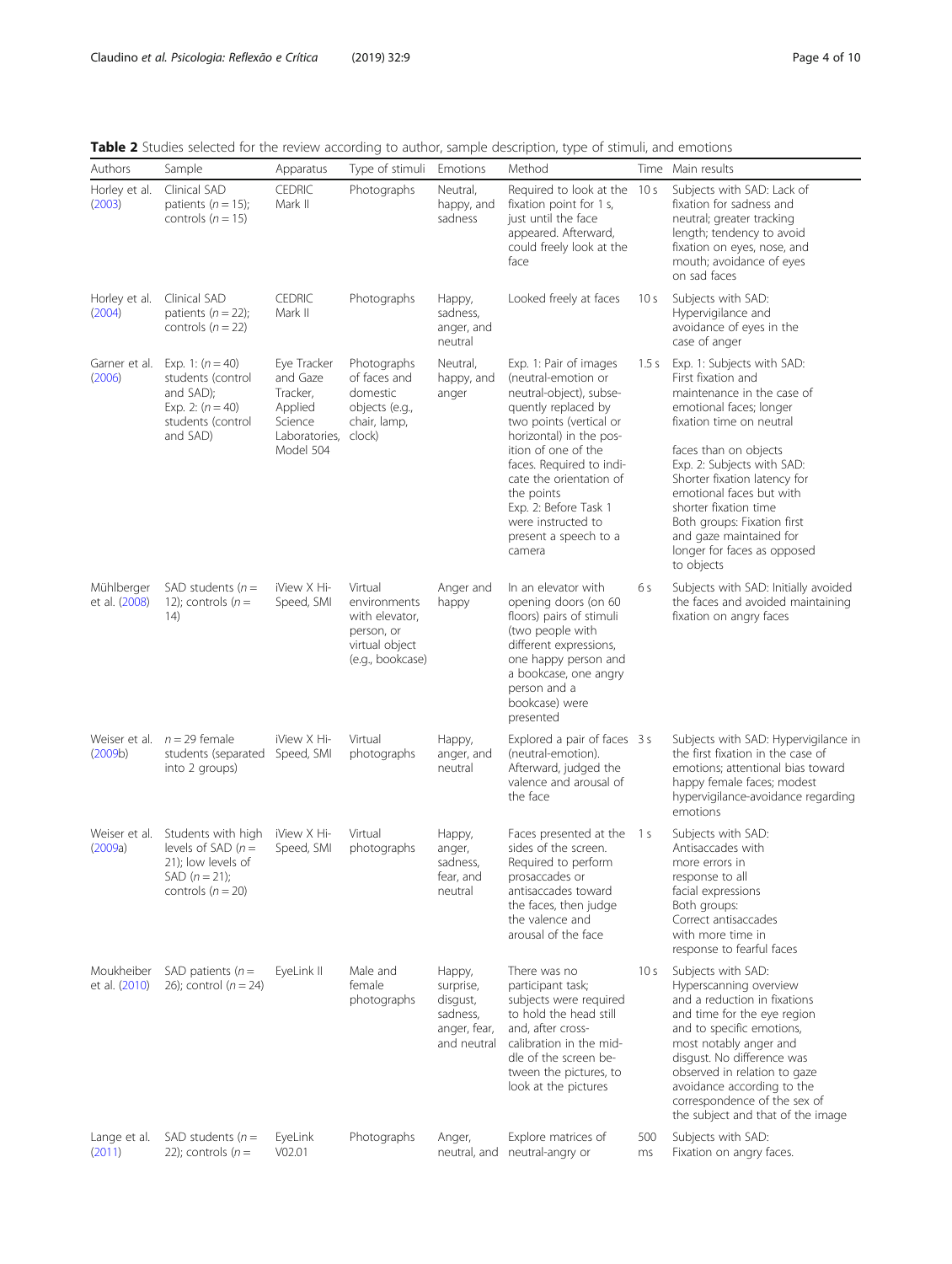| Authors                    | Sample                                                                                                                                      | Apparatus                            | Type of stimuli                                                                                           | Emotions                                          | Method                                                                                                                                                                                                                  |                          | Time Main results                                                                                                                                                                                                                                                                                                                                                                                                                                                                                                                         |
|----------------------------|---------------------------------------------------------------------------------------------------------------------------------------------|--------------------------------------|-----------------------------------------------------------------------------------------------------------|---------------------------------------------------|-------------------------------------------------------------------------------------------------------------------------------------------------------------------------------------------------------------------------|--------------------------|-------------------------------------------------------------------------------------------------------------------------------------------------------------------------------------------------------------------------------------------------------------------------------------------------------------------------------------------------------------------------------------------------------------------------------------------------------------------------------------------------------------------------------------------|
|                            | 21)                                                                                                                                         |                                      |                                                                                                           | happy                                             | happy-angry faces. Had or<br>to judge the matrices<br>as friendly or not                                                                                                                                                | 2.5s                     | Long presentation time:<br>Quicker deviation if the<br>original fixation was<br>toward anger                                                                                                                                                                                                                                                                                                                                                                                                                                              |
| Schofield et<br>al. (2013) | Clinical SAD<br>patients ( $n = 19$ );<br>controls $(n = 20)$                                                                               | EyeLink<br>$1000 - SR$<br>Research   | Photographs                                                                                               | Happy, fear,<br>anger, and<br>neutral             | Pairs of facial<br>expressions (anger-<br>neutral, fear-neutral,<br>happy-neutral) re-<br>placed by a down or<br>up arrow in the pos-<br>ition of one of the<br>faces. Required to indi-<br>cate the arrow type         | 1.5s                     | Subjects with SAD:<br>Similar fixation pattern<br>toward emotion and neutral<br>Controls: More fixation toward<br>happy in the last moments of<br>the presentation and less<br>throughout the presentation<br>in relation to<br>negative emotions<br>Two groups: Lower fixation<br>latency for emotional faces                                                                                                                                                                                                                            |
| Finch et al.<br>(2016)     | SAD students $(n =$<br>36); controls $(n =$<br>37)                                                                                          | Tobii T120<br>eye-tracking<br>system | Photographs                                                                                               | Anger,<br>neutral, and<br>happy                   | Looked at pairs of<br>facial expressions for<br>3000 ms in two stages:<br>during the first 500 ms<br>of exposure and<br>during the remaining<br>time                                                                    | 3s                       | Subjects with SAD: Initial<br>bias toward social threat.<br>In particular, socially anxious<br>participants in the fear of<br>death condition were vigilant<br>in the detection of angry and<br>happy faces                                                                                                                                                                                                                                                                                                                               |
| Boll et al.<br>(2016)      | Clinical SAD<br>patients $(n = 22)$ ;<br>controls $(n = 22)$                                                                                | EyeLink<br>1000                      | Grayscale<br>photographs                                                                                  | Anger, fear,<br>happy, and<br>neutral             | Exp 1: Rated the<br>emotion of facial<br>stimuli as quickly and<br>accurately as possible<br>Exp 2: Identified the<br>target letter presented<br>next to the facial<br>stimuli as quickly and<br>accurately as possible | 150<br>ms<br>or $3$<br>S | Exp 1: Patients with SAD:<br>Hypervigilance in relation to the<br>mouth area regardless of the type<br>of emotional expression. There was<br>no evidence of subsequent<br>avoidance of looking toward the<br>eye. Time difference in looking<br>toward the eye between patients<br>and controls.<br>Exp 2: Patients with SAD were<br>significantly slower than controls in<br>identifying the target letter, but<br>there was no significant difference<br>with respect to the number of<br>correct responses when identifying<br>letters |
| (2016)                     | Kim and Lee SAD students ( $n =$<br>22); controls $(n=$<br>22)                                                                              | iView X<br>RED-IV, SMI               | Face-body<br>composites:<br>consistent<br>(same<br>emotion) and<br>inconsistent<br>(different<br>emotion) | Anger, fear,<br>disgust,<br>sadness.<br>and happy | Looked at the picture<br>and selected the<br>emotional state that<br>best described the<br>presented individual                                                                                                         | 4 s                      | Individuals with SAD: Hypervigilance<br>without avoidance toward the face<br>for consistent composite face and<br>body images. There was an<br>avoidance of faces without<br>hypervigilance                                                                                                                                                                                                                                                                                                                                               |
| Lazarov et<br>al. (2016)   | Students with low<br>levels of SAD $(n =$<br>20); students with<br>high levels of SAD<br>$(n = 20)$ ; clinical<br>SAD patients $(n=$<br>20) | SMI BeGaze<br>native<br>software     | Color<br>photographs<br>of 16 male and<br>16 female<br>actors                                             | Unpleasant<br>and neutral<br>expressions          | Looked freely at each<br>matrix in any way<br>desired until it<br>disappeared. Student<br>groups repeated the<br>session after 1 week                                                                                   | 6 s                      | Session 1: All groups spent less<br>fixation time on threatening faces<br>than neutral faces. High SAD and<br>clinical patient group: The fixation<br>time was greater on threat than the<br>low SAD group<br>Session 2: High SAD group<br>exhibited more fixation time on<br>threat than the low SAD group. No<br>significant difference was found in<br>fixation time on neutral faces                                                                                                                                                  |

Table 2 Studies selected for the review according to author, sample description, type of stimuli, and emotions (Continued)

viewing of emotional facial expressions in individuals with SAD.

Horley et al. ([2003](#page-8-0)) evaluated patients with SAD and controls in the free observation of emotional faces with negative, positive, and neutral valences for 10 s and found that individuals with social phobia had a different scanning strategy than the control group. Fixations were reduced in terms of amount and duration, and there was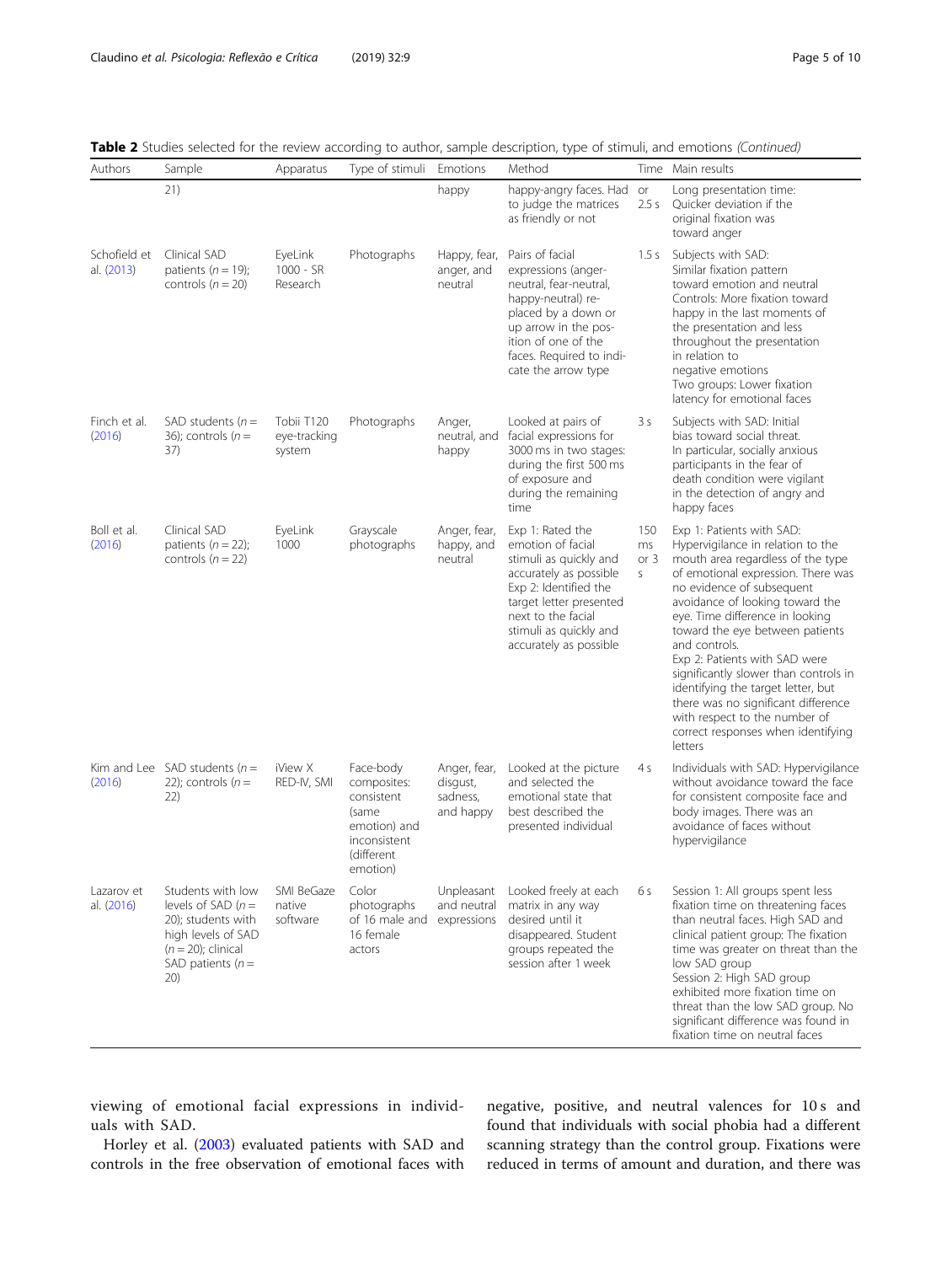<span id="page-5-0"></span>

increased tracking of negative (sadness) and neutral expressions by subjects with SAD, along with an avoidance of fixations on conspicuous facial features (i.e., the eyes, the nose, the mouth) in the case of sadness. Thus, a negative stimulus provoked an avoidance response. A 2004 study by the same authors included an angry expression (referred to as threatening), and subjects with SAD were found to show hypervigilance, particularly toward the angry expression, and avoided the eye region in the case of this emotion. Therefore, the threatening face stood out compared to other stimuli.

Schofield et al. [\(2013](#page-9-0)) evaluated clinical patients with SAD and volunteer controls, presenting emotions in pairs. It was found that patients with social phobia exhibited a similar pattern of fixation on emotional and neutral

expressions, while the control group had a tendency to avoid fixation on negative expressions (fear and anger) throughout the presentation and on positive (happy) ones toward the end of the presentation. In both groups, fixation latency was less for emotional faces than for neutral faces. Thus, it can be stated that the SAD subjects exhibited hypervigilance regardless of the emotional valence.

Similarly, Weiser et al. ([2009](#page-9-0)b) analyzed women with social phobia during the free exploration of a pair of facial stimuli with different emotions. The participants with SAD displayed a hypervigilant pattern toward emotional faces irrespective of emotion, with an attentional bias toward happy female faces. A modest hypervigilance-avoidance pattern was found, whereby in the consecutive time interval, the women directed their attention to the neutral face.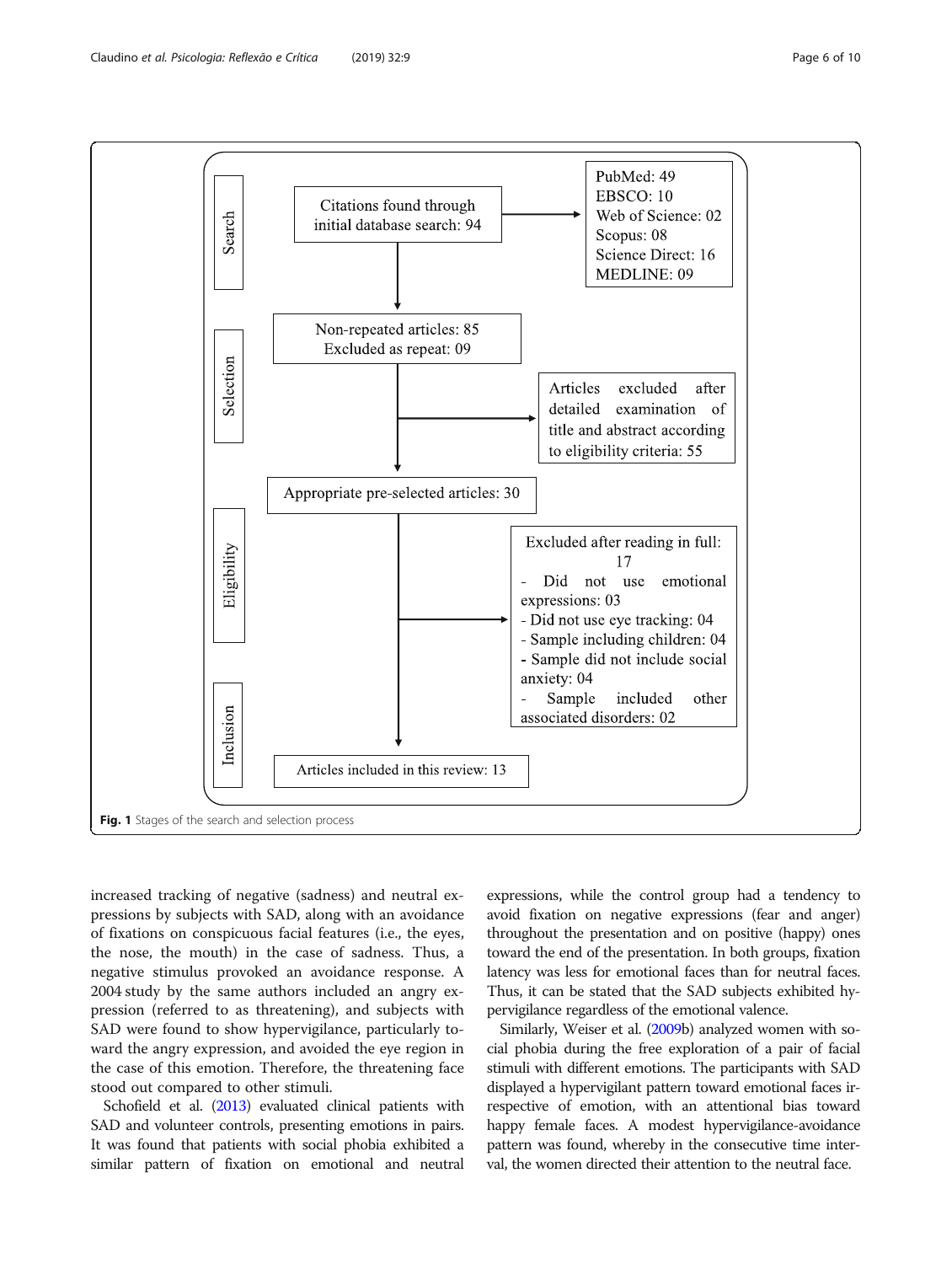Garner et al. [\(2006](#page-8-0)) combined photographs of faces (neutral, happy, and angry) with household objects, which could appear in a neutral-emotional or neutral-object pair. This study involved two experiments. In the first, the pair of images was presented for 1.5 ms, followed by two vertical or horizontal points displayed on the right or left. The subjects had to indicate the orientation type of the points. The second experiment included the addition of a social stressor. The subjects were instructed that they would have to present a speech to a camera on a subject defined moments before performing Task 1. In the first task, it was found that the subjects with SAD produced more fixations (amount and duration) toward the emotional and neutral faces than toward the objects. In the second task, subjects with SAD exhibited lower fixation latency in connection with the emotional faces compared to the neutral faces, but with a shorter fixation time. Thus, when a social stressor was added, only subjects with the disorder displayed increased vigilance toward the faces.

Moukheiber et al. [\(2010\)](#page-8-0) evaluated the aversion of individuals with SAD compared to that of control subjects when looking at different emotional faces of men and women. The main findings were a significantly lower number of fixations and gaze length in patients with SAD as well as for each of the six basic emotions regardless of sex. In addition, a significant correlation was found between the severity of the phobia and the degree of visual avoidance. There was no difference in the pattern of avoidance according to the sex of the individual in the image. According to these authors, the results confirm and expand on previous results and suggest that visual avoidance is a central component of SAD pathophysiology and could be used as a behavioral phenotype in brain-imaging studies.

Investigating the effect of anger on stimuli that consisted of several faces (matrices or crowds), Lange et al. ([2011\)](#page-8-0) created  $4 \times 4$  matrices with combinations of neutral and angry or angry and happy faces, presented for either a short (500 ms) or long (2.5 s) period of time. They found that the subjects with social anxiety had a tendency toward hypervigilance in response to the expression of anger. When the presentation time expired, the subjects with SAD deviated more quickly if the first fixation was toward an angry face. Thus, we can note a hypervigilance-withdrawal effect regarding that emotion.

Weiser et al. [\(2009](#page-9-0)a) evaluated participant saccade movements. Subjects had to produce prosaccades (looking toward) or antisaccades (looking away from) for faces presented for 1000 ms to the left or right of the screen. The researchers found that regardless of social anxiety, participants presented more prolonged latencies in the case of antisaccades (i.e., it took longer to produce this movement) and shorter latencies in the case of

prosaccades in response to expressions of fear. This outcome suggests that the expression of fear seems to attract attention and is difficult to avoid voluntarily.

Mühlberger et al. ([2008](#page-9-0)) created a virtual environment that featured a task closer to reality, with an ascending elevator that stopped at 60 floors. On each floor, the doors opened and one of three pairs of stimuli could be seen: (1) two people with different expressions (happy and anger), (2) a person with a happy expression and an object (a bookcase), or (3) a person with an angry expression and an object (a bookcase). The authors found that subjects with SAD initially avoided the facial regions and maintained their fixations on angry faces. These findings are contrary to previous studies that indicated hypervigilance regarding emotions, thus calling into question the ecological validity of those other studies.

Boll et al. ([2016](#page-8-0)) demonstrated that patients with social phobia showed a clear hypervigilance toward the eye in relation to the mouth area. Participants were exposed to male and female faces on a grayscale (anger, fear, happy, and neutral). When a facial stimulus was presented, participants had to classify the emotion portrayed as quickly and accurately as possible by pressing one of four keys on a standard computer keyboard with the index or middle finger of both hands. Irrespective of the type of emotional expression, patients directed their attention first to the eyes more than controls, suggesting that automatic attentional orientation is more biased toward this region than others in individuals with social phobia. In addition, subjects with SAD looked longer at that region than controls.

Kim and Lee ([2016\)](#page-8-0) evaluated vigilance patterns using face-body images with consistent (same) and inconsistent (different) emotions. After a random display of 4000 ms, participants had to select the emotional state that best described the individual (happiness, sadness, anger, fear). It was found that individuals with social anxiety exhibited a complex pattern, displaying hypervigilance without avoidance toward the face in the case of consistent face and body images.

Finch, Iverach, Menzies, and Jones ([2016\)](#page-8-0) demonstrated that the fear of death could aggravate the anxious response in socially anxious individuals, with significant effects found for the initial bias toward a social threat. After completing a questionnaire that evaluated fear of death, 32 pairs of faces were presented to the participants with (1) angry and neutral and (2) happy and neutral facial expressions. Socially anxious participants in the experimental condition exhibited significantly more initial bias toward social threats than both non-socially anxious participants in the same condition and socially anxious participants in the control condition. In particular, socially anxious participants in the fear of death condition were vigilant in the detection of angry and happy faces.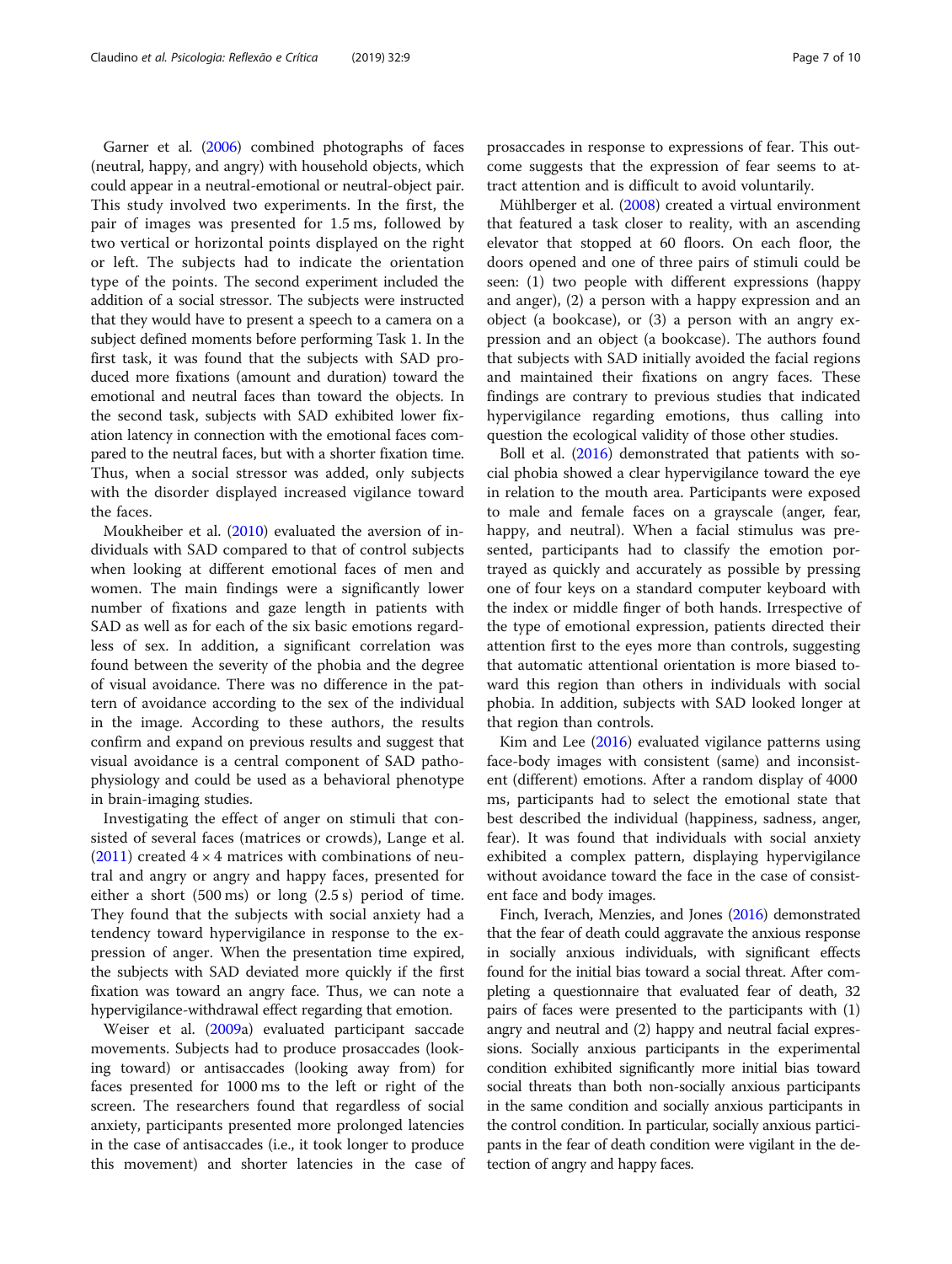In the search for reliable targets for therapeutic interventions, Lazarov et al. [\(2016](#page-8-0)) found that SAD is associated with an increased length of gaze at socially threatening stimuli when healthy students were compared with highly anxious students regarding eye-tracking patterns for neutral and threatening faces.

The studies present different methodological structures. Concerning the sample, five studies used a clinical sample (Boll et al., [2016](#page-8-0); Horley et al., [2003,](#page-8-0) [2004;](#page-8-0) Moukheiber et al., [2010;](#page-8-0) Schofield et al., [2013](#page-9-0)) and eight recruited sample of students with symptomatology of SAD (Garner et al., [2006;](#page-8-0) Mühlberger et al., [2008;](#page-9-0) Weiser et al., [2009b](#page-9-0); Weiser et al., [2009a](#page-9-0); and Lazarov et al., [2016](#page-8-0)). Despite of this, no difference was found between the results of studies conducted with clinical samples compared to those conducted with students.

There was also diversity with regard to the type of emotion used as positive and negative stimulus. All studies presented happiness as a positive emotion; however, most of them used anger as a negative emotion, although others have also used sadness, fear, and disgust. Others analyzed the tracking of the neutral face. The results for positive, negative, and neutral valence showed a greater avoidance of negative emotions than positive ones. Furthermore, not all studies analyzed the tracking of facial regions (p.e., eyes, nose, and mouth).

A difference was found in the definition of fixation criteria, some attributed 100 ms, other 200 ms; few worked with speed, varying from  $75^{\circ}/\text{s}$  to  $8000^{\circ}/\text{s}^2$ ; and in four studies, the criteria established for the fixation was not clear (Finch et al., [2016;](#page-8-0) Kim & Lee, [2016](#page-8-0); Mühlberger et al., [2008](#page-9-0); Schofield et al., [2013\)](#page-9-0). This could generate differences in the counting of the number of fixations in an image or region of interest and hinders the replication of the results (Salvucci & Goldberg, [2000\)](#page-9-0).

Overall, the consulted studies found a pattern of hypervigilance-avoidance toward emotions for individuals with SAD. However, a limitation of the studies was the exclusive use of static stimuli (i.e., pictures). In everyday social relations, interaction conditions are significantly more complex, with dynamic facial expressions and changing emotional intensities. Studies that compare static and dynamic faces have shown that dynamic faces elicit greater activity in areas associated with the interpretation of social signals and the processing of emotions (Arsalidou, Morris, & Taylor, [2011;](#page-8-0) Recio, Sommer, & Schacht, [2011](#page-9-0)). Roy, Blais, Fiset, and Gosselin ([2010\)](#page-9-0) noted that healthy volunteers have different eye scanning patterns in response to static and dynamic faces.

Therefore, the use of dynamic expressions would enhance the ecological validity of these studies and bring them closer to the real situations of everyday social interaction (Alves, [2013](#page-8-0); Torro-Alves, Bezerra, Claudino,

& Pereira, [2013](#page-9-0)). Additionally, Torro-Alves et al. ([2016](#page-9-0)) found that subjects with social phobia have an advantage in recognizing emotions when presented with less ecological validity (static faces) because the movement of facial expressions can mitigate or omit differences in the recognition of facial emotions between individuals with high and low social anxiety.

Another important methodological limitation found in the studies was the small sample size used in most of them, which may have had an influence on effect size. However, this influence would have to be verified by means of a meta-analysis.

#### Limitations

This review has several potential limitations. First, there is the heterogeneity of the study participants (students and medical patients), which may have affected the ability to generalize the results, thus affecting the review's external validity. Another limitation concerns the pre-defined methodological strategic restriction, which may have resulted in a failure to include relevant studies, such as theses and dissertations, excluded by the eligibility criteria. In addition, the risk of bias for randomized trials in the articles included in the study was not analyzed quantitatively or qualitatively. A meta-analysis of the studies found could offer relevant additional information on eye-tracking patterns in individuals with SAD.

#### Conclusions

The studies analyzed in this review reveal that subjects with SAD have hypervigilance-avoidance effects in relation to emotions, primarily in relation to negative expressions (e.g., anger). This effect translates into a greater number of fixations in the first moments, followed by avoidance of gaze, particularly in the case of negative emotions, on the part of individuals with SAD. A preference for emotional faces over objects or neutral expressions was also observed. A study on the extent of eye movement revealed the avoidance of areas with conspicuous facial features, particularly the eye region, in the case of negative expressions. It was also noted that the introduction of a social stressor increased vigilance. However, when the stimulus was more realistic (e.g., virtual reality), this hypervigilance regarding faces was not found.

Although SAD is a highly prevalent disorder in society (Furmark, [2002](#page-8-0)), this field of study is a recently established one, the amount of information on eye tracking in the observation of facial expressions in individuals with SAD remains limited. These analyzed studies have methodological limitations, such as the exclusive use of static faces, which can reduce ecological validity because the study conditions do not closely match the real conditions of everyday social interaction. This limitation also affects the consistency of the findings. Nonetheless, no other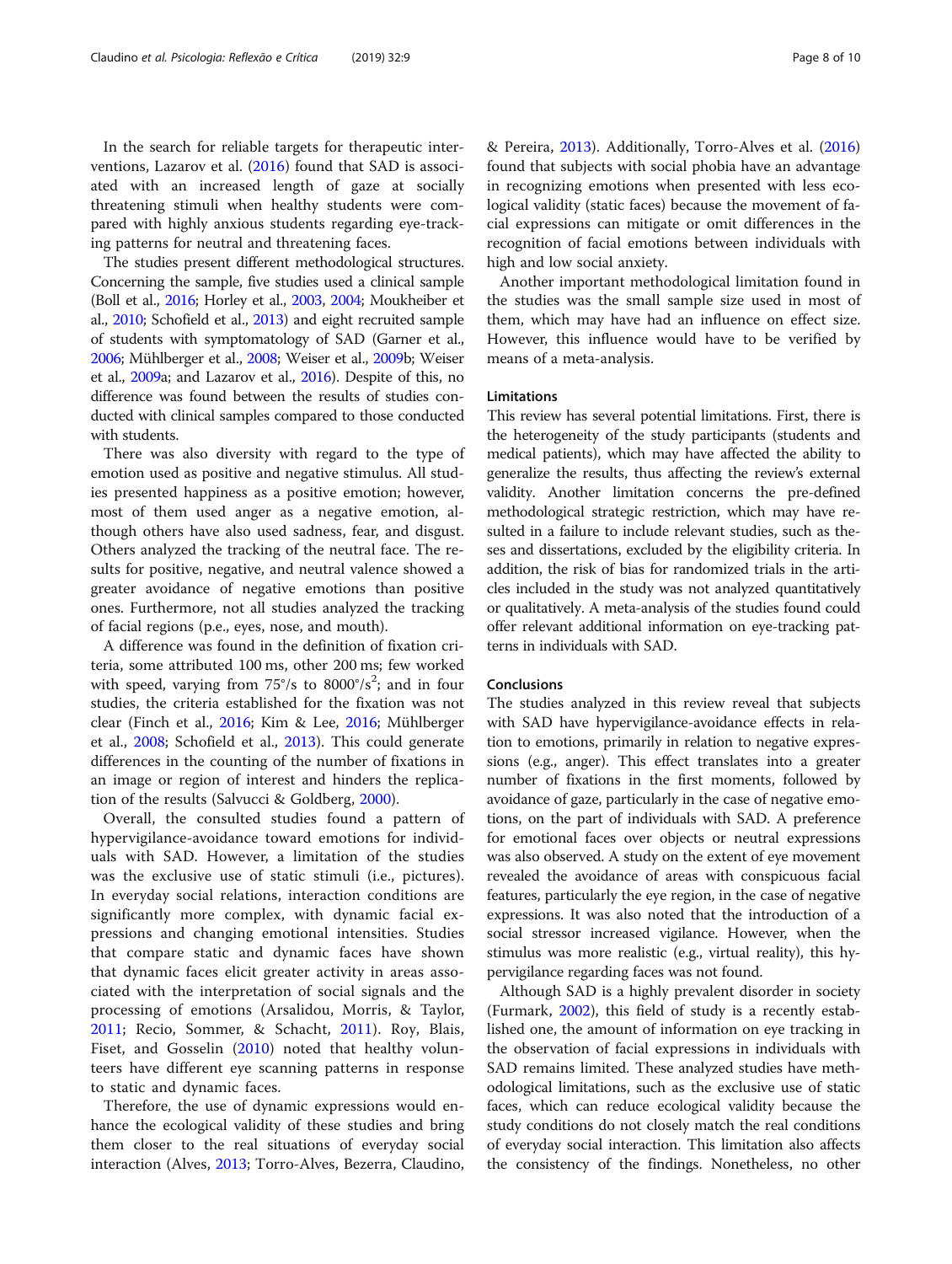<span id="page-8-0"></span>systematic review on these themes had been done to the best of our knowledge.

It is recommended to carry out eye tracking studies using stimuli with greater ecological validity (dynamic faces, for example), which would allow to verify whether the pattern of hypervigilance remains the same in that condition. In addition, the fixation criteria chosen for data analysis must be better detailed. Studies with larger samples would increase the power of generalization of results. It is also recommended to carry out meta-analysis with more homogeneous subsets of studies that evaluate the recognition of facial emotions in social anxiety.

#### Abbreviations

DSM-5: Diagnostic and Statistical Manual of Mental Disorders-5; SAD: Social anxiety disorder

#### Acknowledgements

We are grateful to Luiz C. S Lopez, Suellen. M. S. Andrade, Mirian G. S. Salvadori and Liana C. S. L. Morais, for their contributions to this manuscript. Grateful to American Journal Experts to translate this manuscript (Certificate Verification Key: 9F6A-498B-AE26-9130-E03P).

#### Funding

CAPES, CNPq (Processes: 460149/2014–8; 311845/2014–2; 311910/2017–3). These funding bodies provide structure to the research basis for this manuscript.

#### Availability of data and materials

All data generated or analysed during this study are included in this published article.

#### Authors' contributions

EDBA and LKSL evaluated the titles and abstracts of each article and selected those with the potential to be included in this review. RGC compared the results, deleted articles repeated between databases, and wrote the results. NTA was a major contributor in writing the manuscript. All authors read and approved the final manuscript.

#### Competing interests

The authors declare that they have no competing interests.

#### Publisher's Note

Springer Nature remains neutral with regard to jurisdictional claims in published maps and institutional affiliations.

#### Received: 5 August 2018 Accepted: 15 March 2019 Published online: 11 April 2019

#### References

- Alves, N. T. (2013). Recognition of static and dynamic facial expressions: A study review. Estudos de Psicologia (Natal), 18(1), 125–130. [https://doi.org/](https://doi.org/10.1590/S1413-294X2013000100020) [10.1590/S1413-294X2013000100020](https://doi.org/10.1590/S1413-294X2013000100020).
- American Psychiatric Association (2013). Diagnostic and statistical manual of mental disorders (5th ed.). Washington, DC: Arlington.
- Armstrong, T., & Olatunji, B. O. (2012). Eye tracking of attention in the affective disorders: A meta-analytic review and synthesis. Clinical Psychology Review, 32(8), 704–723. <https://doi.org/10.1016/j.cpr.2012.09.004>.
- Arrais, K. C., Machado-de-Sousa, J. P., Trzesniak, C., Filho, A. S., Ferrari, M. C. F., Osorio, F. L., … Crippa, J. A. S. (2010). Social anxiety disorder women easily recognize fearfull, sad and happy faces: The influence of gender. Journal of Psychiatric Research, 44(8), 535–540. [https://doi.org/10.1016/j.jpsychires.2009.11.003.](https://doi.org/10.1016/j.jpsychires.2009.11.003)
- Arsalidou, M., Morris, D., & Taylor, M. J. (2011). Converging evidence for the advantage of dynamic facial expressions. Brain Topography, 24(2), 149–163. <https://doi.org/10.1007/s10548-011-0171-4>.
- Baptista, C. A., Loureiro, S. R., de Lima Osório, F., Zuardi, A. W., Magalhães, P. V., Kapczinski, F., ... Crippa, J. A. S. (2012). Social phobia in Brazilian university

students: Prevalence, under-recognition and academic impairment in women. Journal of Affective Disorders, 136(3), 857–861. [https://doi.org/10.](https://doi.org/10.1016/j.jad.2011.09.022) [1016/j.jad.2011.09.022](https://doi.org/10.1016/j.jad.2011.09.022).

- Barreto, A. M. (2012). Eye tracking como método de investigação aplicado às ciências da comunicação. Revista Comunicando, 1(1), 168–186.
- Boll, S., Bartholomaeus, M., Peter, U., Lupke, U., & Gamer, M. (2016). Attentional mechanisms of social perception are biased in social phobia. Journal of Anxiety Disorders, 40, 83–93. [https://doi.org/10.1016/j.janxdis.2016.04.004.](https://doi.org/10.1016/j.janxdis.2016.04.004)
- Coles, M. E., & Heimberg, R. G. (2005). Recognition bias for critical faces in social phobia: A replication and extension. Behaviour Research and Therapy, 43(1), 109–120. <https://doi.org/10.1016/j.brat.2003.12.001>.
- Coles, M. E., Heimberg, R. G., & Schofield, C. A. (2008). Interpretation of facial expressions and social anxiety: Specificity and source of biases. Cognition and Emotion, 22(6), 1159–1173. [https://doi.org/10.1080/02699930701685919.](https://doi.org/10.1080/02699930701685919)
- de Jong, P. J., & Martens, S. (2007). Detection of emotional expressions in rapidly changing facial displays in high- and low-socially anxious women. Behaviour Research and Therapy, 45, 1285–1294. [https://doi.org/10.1016/j.brat.2006.10.003.](https://doi.org/10.1016/j.brat.2006.10.003)
- Finch, E. C., Iverach, L., Menzies, R. G., & Jones, M. (2016). Terror mismanagement: Evidence that mortality salience exacerbates attentional bias in social anxiety. Cognition and Emotion, 30(7), 1370–1379. [https://doi.org/10.1080/02699931.](https://doi.org/10.1080/02699931.2015.1065794) [2015.1065794](https://doi.org/10.1080/02699931.2015.1065794).
- Foa, E. B., Gilboa-Schechtman, E., Amir, N., & Freshman, M. (2000). Memory bias in generalized social phobia: Remembering negative emotional expressions. Journal of Anxiety Disorders, 14(5), 501–519. [https://doi.org/10.1016/s0887-](https://doi.org/10.1016/s0887-6185(00)00036-0) [6185\(00\)00036-0](https://doi.org/10.1016/s0887-6185(00)00036-0).
- Furmark, T. (2002). Social phobia: Overview of community surveys. Acta Psychiatrica Scandinavia, 105(2), 84–93. <https://doi.org/10.1034/j.1600-0447.2002.1r103.x>.
- Garner, M., Mogg, K., & Bradley, B. P. (2006). Orienting and maintenance of gaze to facial expressions in social anxiety. Journal of Abnormal Psychology, 115(4), 760–770. [https://doi.org/10.1037/0021-843x.115.4.760.](https://doi.org/10.1037/0021-843x.115.4.760)
- Greco, T., Zangrillo, A., Biondi-Zoccai, G., & Landoni, G. (2013). Meta-analysis: Pitfalls and hints. Heart, Lung and Vessels., 5(4), 219–225.
- Horley, K., Williams, L. M., Gonsalvez, C., & Gordon, E. (2003). Social phobics do not see eye to eye: A visual scanpath study of emotional expression processing. Anxiety Disorders, 17, 33–44. [https://doi.org/10.1016/s0887-](https://doi.org/10.1016/s0887-6185(02)00180-9) [6185\(02\)00180-9.](https://doi.org/10.1016/s0887-6185(02)00180-9)
- Horley, K., Williams, L. M., Gonsalvez, C., & Gordon, E. (2004). Face to face: Visual scanpath evidence for abnormal processing of facial expressions in social phobia. Psychiatry Research, 127, 43–53. [https://doi.org/10.1016/j.psychres.](https://doi.org/10.1016/j.psychres.2004.02.016) [2004.02.016.](https://doi.org/10.1016/j.psychres.2004.02.016)
- Just, M. A., & Carpenter, P. A. (1980). A theory of reading from eye movements to comprehension. Psychological Review, 87, 329–354. [https://doi.org/10.1037//](https://doi.org/10.1037//0033-295x.87.4.329) [0033-295x.87.4.329.](https://doi.org/10.1037//0033-295x.87.4.329)
- Kaplan, H. B., Sadock, B. J., & Grebb, J. A. (2003). Compêndio de psiquiatria: Ciências do comportamento e psiquiatria clínica. Porto Alegre: Artes Médicas.
- Kim, D. H., & Lee, J. H. (2016). A preliminary study on the biased attention and interpretation in the recognition of face-body compound of the individuals with social anxiety. Frontiers In Psychology, 7. <https://doi.org/10.3389/fpsyg.2016.00414>.
- Lange, W. G., Heuer, K., Langner, O., Keijsers, G. P. J., Becker, E. S., & Rinck, M. (2011). Face value: Eye movements and the evaluation of facial crowds in social anxiety. Journal of Behavior Therapy and Experimental Psychiatry, 42, 355–363. [https://doi.](https://doi.org/10.1016/j.jbtep.2011.02.007) [org/10.1016/j.jbtep.2011.02.007.](https://doi.org/10.1016/j.jbtep.2011.02.007)
- Lazarov, A., Abend, R., & Bar-Haim, Y. (2016). Social anxiety is related to increased dwell time on socially threatening faces. Journal of Affective Disorders, 193, 282–288. [https://doi.org/10.1016/j.jad.2016.01.007.](https://doi.org/10.1016/j.jad.2016.01.007)

Liang, C.-W., Tsai, J.-L., & Hsu, W.-Y. (2017). Sustained visual attention for competing emotional stimuli in social anxiety: An eye tracking study. Journal of Behavior Therapy and Experimental Psychiatry, 54, 178–185. [https://doi.org/](https://doi.org/10.1016/j.jbtep.2016.08.009) [10.1016/j.jbtep.2016.08.009.](https://doi.org/10.1016/j.jbtep.2016.08.009)

- Machado-de-Sousa, J. P., Arrais, K. C., Alves, N. T., Chagas, M. H. N., de Meneses-Gaya, C., Crippa, J. A., & Hallak, J. E. (2010). Facial affect processing in social anxiety: Tasks and stimuli. Journal of Neuroscience Methods, 193(1), 1–6. <https://doi.org/10.1016/j.jneumeth.2010.08.013>.
- Matsumoto, D., Keltner, D., Shiota, M. N., O'Sullivan, M., & Frank, M. (2008). Facial expression of emotion. In E. M. Lewis, J. M. Haviland-Jones, & L. F. Barrett (Eds.), Handbook of Emotions (3 ed), (pp. 211–234) DX reader version.
- Mertens, I., Siegmund, H., & Grüsser, O. J. (1993). Gaze motor asymmetries in the perception of faces during a memory task. Neuropsychologia, 31, 989–998. [https://doi.org/10.1016/0028-3932\(93\)90154-r](https://doi.org/10.1016/0028-3932(93)90154-r).
- Moukheiber, A., Rautureau, G., Perez-Diaz, F., Soussignan, R., Dubal, S., Jouvent, R., et al. (2010). Gaze avoidance in social phobia: Objective measure and